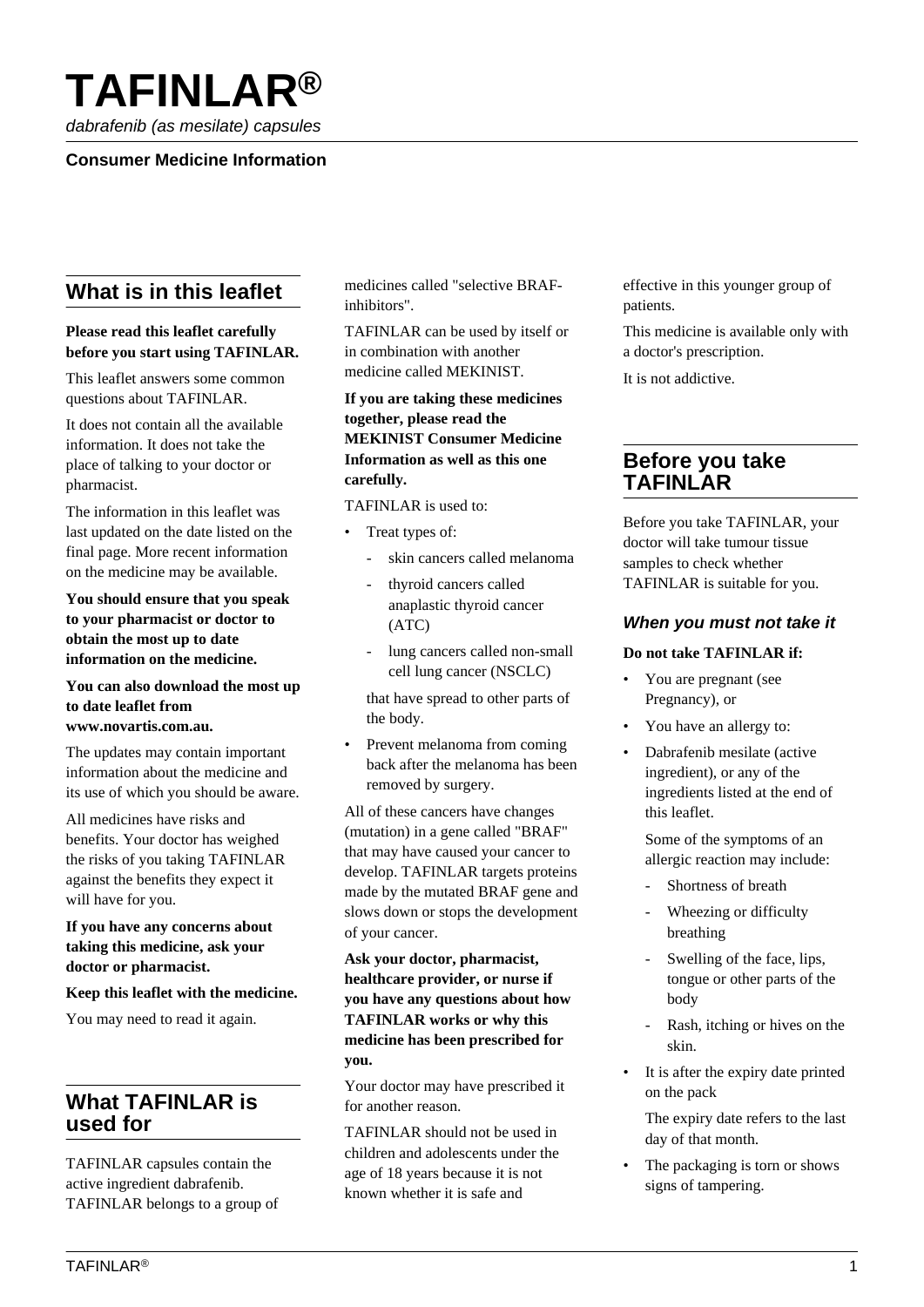**If it has expired or is damaged, return it to your pharmacist for disposal.**

**If you are not sure whether you should start taking this medicine, talk to your doctor.**

# **Before you start to take it**

**If you are pregnant or breastfeeding, think you may become pregnant or are planning to have a baby, ask your doctor, pharmacist, or health care provider for advice before taking this medicine. Also, please read the section "Pregnancy" in this leaflet.**

Your doctor will discuss with you the potential risk(s) of taking TAFINLAR during pregnancy or breast-feeding.

**If you do become pregnant while you are taking TAFINLAR, tell your doctor immediately.**

**Tell your doctor, healthcare provider, pharmacist, or nurse if you have allergies to any other medicines, foods, preservatives or dyes.**

They will want to know if you are prone to allergies.

**Tell them if you have or have had any of the following medical conditions:**

**• Liver problems**

 Your doctor may take blood samples to monitor your liver function while you are taking TAFINLAR.

- **Kidney problems** Either now or in the past
- **Diabetes or high levels of sugar in your blood**

# **If you are taking the combination of TAFINLAR and MEKINIST**

**Tell your doctor or healthcare provider if you have:**

**• Heart problems**

 Such as heart failure or problems with the way your heart beats

**• Eye problems**

Including:

- Blockage of the vein draining the eye (retinal vein occlusion) or
- Swelling in the eye which may be caused by fluid blockage (chorioretinopathy)
- **Any lung or breathing problems**

 Including difficulty in breathing often accompanied by a dry cough, shortness of breath and fatigue

**• Any skin problems**

Including:

- Rash or
- Acne-like rash.

**Check with your doctor if you think any of these medical conditions may apply to you.**

**If you are not sure whether you should start taking this medicine, talk to your doctor.**

# **Pregnancy**

**If you do become pregnant while you are taking TAFINLAR, tell your doctor immediately.**

TAFINLAR can harm your unborn baby.

TAFINLAR alone or in combination with MEKINIST are not recommended during pregnancy.

**Tell your doctor, healthcare provider, pharmacist, or nurse if you are planning to become pregnant.**

Your doctor can discuss the risks and benefits involved with you.

# **If you are a woman who could become pregnant, you must use effective birth control while you are taking TAFINLAR and for:**

• at least two weeks after you stop taking it

 **OR**

at least 16 weeks following the last dose of MEKINIST (when taken in combination with TAFINLAR).

Birth control methods containing hormones (such as pills, injections or patches) may not work as well while you are taking TAFINLAR.

**You need to use another effective method of birth control, so you don't become pregnant while you are taking TAFINLAR.**

**Ask your doctor, healthcare provider, pharmacist, or nurse about options for effective birth control or for advice.**

# **Breast-feeding**

**Tell your doctor, pharmacist, or healthcare provider if you are breast feeding or planning to breast feed.**

TAFINLAR is not recommended while breast-feeding.

It is not known whether the ingredients of TAFINLAR can pass into breast milk.

You and your doctor will decide if you will take TAFINLAR or breast feed.

**If you have not told your doctor about any of the above, tell him/ her before you start taking TAFINLAR.**

# **If you are a man taking this medicine**

**You may have a reduced sperm count while you are taking it. Your sperm count may not return to normal levels after you stop taking TAFINLAR.**

**Male patients (including those that have had a vasectomy) with female partners who are or may become pregnant, should use condoms during sexual intercourse while on treatment and for at least 2 weeks after stopping TAFINLAR.**

**If taking TAFINLAR in combination with MEKINIST, male patients should use condoms during sexual intercourse while on treatment and for at least 16 weeks after stopping the combination.**

You may have reduced sperm count while you are taking this medicine.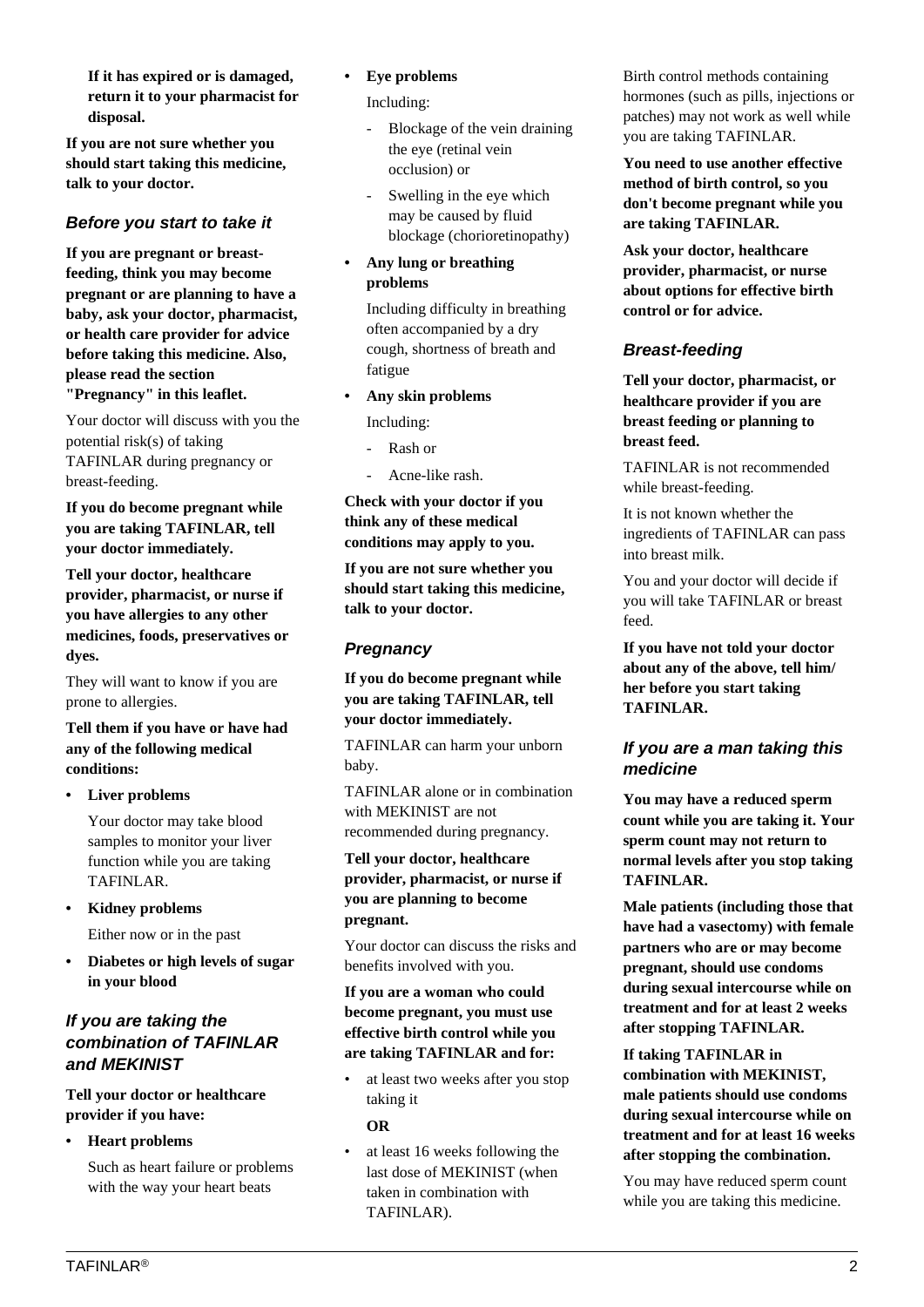Your sperm count may not return to normal levels after you stop taking TAFINLAR.

**If you have any further questions on the effect of this medicine on sperm count, ask your doctor or nurse.**

# **Taking other medicines**

**Tell your doctor, healthcare provider, nurse, or pharmacist if you are taking, have recently taken, or might take any other medicines, including any that you get without a prescription from your pharmacy, supermarket or health food shop.**

Some medicines may affect how TAFINLAR works, or make it more likely that you will have side effects.

TAFINLAR can also affect how some other medicines work. These include:

- Birth control containing hormones such as pills, injections, or patches;
- Warfarin, a medicine used to thin blood and prevent clots;
- Some medicines used to treat fungal infections, such as ketoconazole, itraconazole, voriconazole, posaconazole;
- Some antibiotic medicines, such as clarithromycin, telithromycin or rifampicin;
- Some medicines that suppress the immune system;
- Some medicines that reduce stomach acid, such as:
	- proton pump inhibitors (e.g. omeprazole, esomeprazole, rabeprazole, pantoprazole, or lansoprazole)
	- H<sub>2</sub> agonists or blockers (e.g. ranitidine, cimetidine, famotidine, or nizatidine), or
	- Antacids (e.g. containing aluminium hydroxide, calcium carbonate, magnesium hydroxide, magnesium carbonate, magnesium trisilicate, or sodium bicarbonate)
- Some medicines to lower fats (lipids) in the blood stream, such as gemfibrozil;
- Some anti-inflammatory medicines such as dexamethasone;
- Some medicines to treat HIV, such as ritonavir, saquinavir and atazanavir;
- Some medicines to treat seizures (epilepsy), such as phenytoin, phenobarbital, or carbamazepine;
- Some anti-depressant medicines such as nefazodone and the herbal medicine St John's wort (Hypericum perforatum)
- Medicines used to treat high levels of cholesterol such as rosuvastatin.

#### **Tell your doctor or nurse if you are taking any of these (or if you are not sure).**

Your doctor may decide to adjust your dose.

**Keep a list of medicines you take, so that you can show it to your doctor or nurse when you get a new medicine.**

Your doctor and pharmacist have more information on medicines to be careful with or avoid while taking this medicine.

# **How to take TAFINLAR**

**Always follow all directions given to you by your doctor, pharmacist, healthcare provider, or nurse carefully.**

They may differ from the information contained in this leaflet.

**If you do not understand the instructions on the bottle, ask your doctor or nurse for help.**

# **How much to take**

The usual total dose of TAFINLAR is 150 mg twice each day.

**You must take 2 TAFINLAR doses each day.**

#### **Take each 150 mg dose on an empty stomach as either:**

- Two 75 mg capsules
	- **or**
- Three 50 mg capsules.

Depending on how you respond to TAFINLAR, your doctor may prescribe you a lower dose or interrupt temporarily the treatment. If you get side effects, your doctor may decide that you should take a lesser dose.

#### **Do not take more TAFINLAR than your doctor has recommended.**

If you are aged 65 years or more, you can use TAFINLAR at the same dose as for younger adults.

# **When to take it**

**Take the first dose of TAFINLAR in the morning, and take the second dose of TAFINLAR in the evening, approximately 12 hours later.**

The doses must be about 12 hours apart.

#### **Take the morning and evening doses at about the same time each day.**

Taking the TAFINLAR doses at about the same time each day will have the best effect. It will also help you remember when to take it.

# **Take TAFINLAR on an empty stomach**

Food may affect the way the medicine is taken up (absorbed) into your body.

## **TAFINLAR should be taken either at least:**

**• 1 hour before eating**

 If taking TAFINLAR BEFORE something to eat or drink, take it and then wait at least 1 (one) hour before having any food or drink

#### **OR**

**• 2 hours after eating**

 If taking TAFINLAR AFTER eating a meal or having a drink,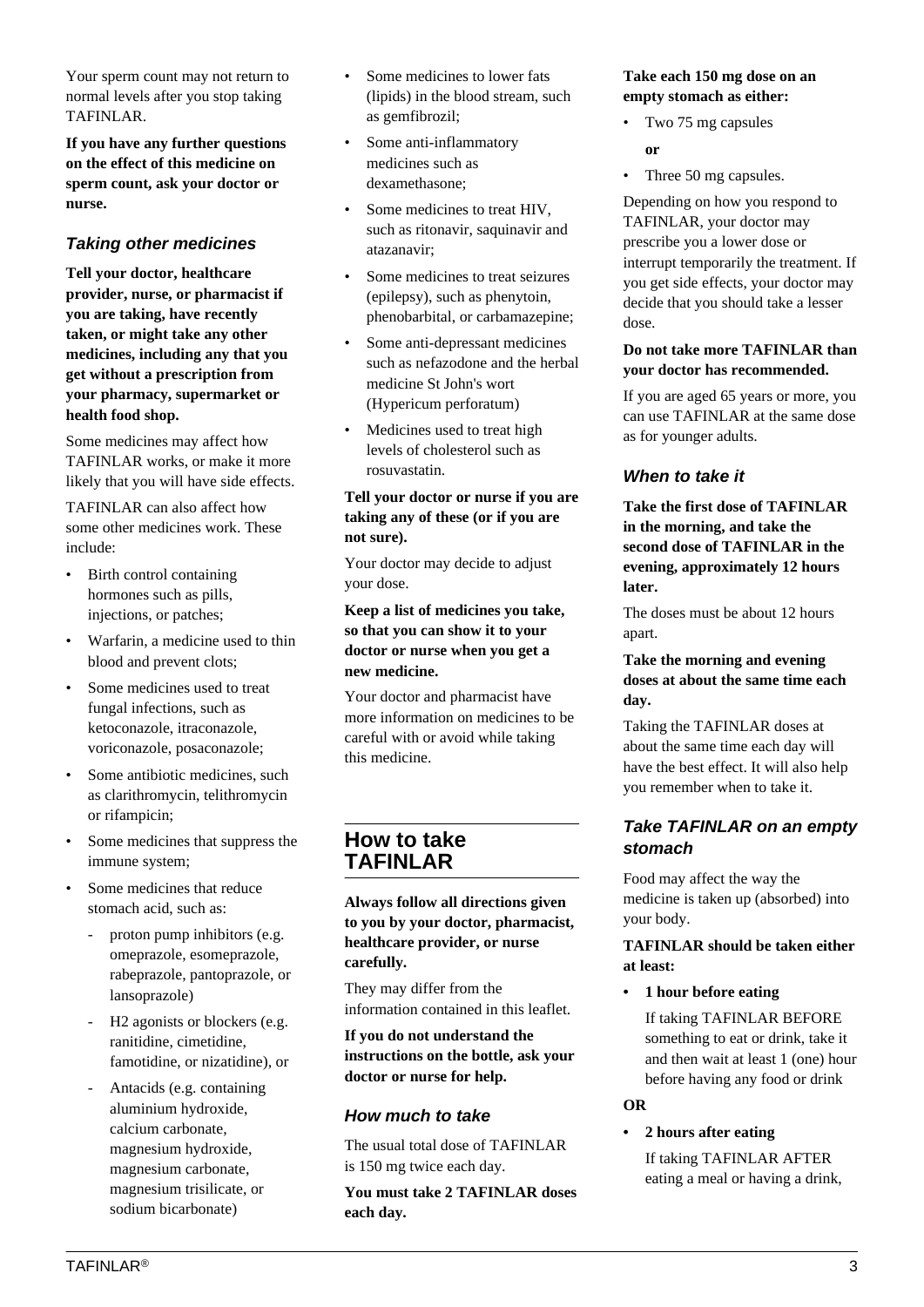wait at least two (2) hours before taking TAFINLAR.

### **How to take it**

**Swallow each capsule whole, with a full glass of water. Take the capsules, one after the other, unless your doctor has advised a lower dose.**

**After taking TAFINLAR, wait at least 1 hour before eating.**

# **How to take TAFINLAR in combination with MEKINIST**

**Take TAFINLAR in combination with MEKINIST exactly as your doctor, pharmacist, nurse, or healthcare provider tells you.**

**DO NOT TAKE MORE THAN ONE DOSE OF MEKINIST PER DAY.**

**Take the MEKINIST tablet at the same time each day, with EITHER the morning or the evening dose of TAFINLAR capsules.**

**Swallow the TAFINLAR capsules and the MEKINIST tablet, with a full glass of water.**

**DO NOT TAKE THE MORNING AND EVENING DOSES OF TAFINLAR AT THE SAME TIME.**

**Take the first dose of TAFINLAR in the morning, and take the second dose of TAFINLAR in the evening, approximately 12 hours later.**

**Do not change your dose unless your healthcare provider tells you.**

# **How long to take it**

**Continue taking your medicine for as long as your doctor tells you.**

This is a long term treatment, possibly lasting for months to years.

**Do not stop unless your doctor advises you to.**

Stopping your treatment with TAFINLAR may cause your condition to become worse.

**If you have any further questions about how long to take TAFINLAR, ask your doctor or nurse.**

# **If you forget to take it**

**Do not take a double dose to make up for the dose that you missed.**

If the missed dose of TAFINLAR is:

- **Less than 6 hours late, take it as soon as you remember.**
- **More than 6 hours late, skip that dose and take your next dose at the usual time.**

**Then go back to taking your medicine as you would normally.**

**If you are not sure what to do, ask your doctor or pharmacist.**

**If you have trouble remembering to take your medicine, ask your doctor, nurse or pharmacist for some hints.**

# **If you take too much (overdose)**

**Immediately telephone your doctor or the Poisons Information Centre (telephone 13 11 26) for advice, or go to the nearest hospital if you think that:**

- You may have taken too many capsules of TAFINLAR, or MEKINIST tablet (if taking the combination), or if
- Somebody else may have accidentally taken your medicine(s).

#### **Do this even if there are no signs of discomfort or poisoning.**

Urgent medical attention may be needed.

**Take your medication pack(s) with you.**

# **While you are taking TAFINLAR**

# **Things you must do**

**If you are about to be started on any new medicine, remind your doctor and pharmacist that you are taking TAFINLAR.**

**Tell any other doctors, dentists, nurses and pharmacists who treat you that you are taking this medicine.**

**Keep all of your doctor's appointments so that your progress can be checked.**

# **Monitoring during your treatment**

Your doctor may do some tests from time to time to make sure that TAFINLAR is working and to prevent unwanted side effects.

Your doctor will also perform routine medical examinations during and after stopping treatment with TAFINLAR, to look for any possible skin malignancies that could have developed during treatment.

Your eyesight should be examined during therapy with TAFINLAR by a specialist eye doctor.

During and after severe high fever events some substances (enzymes) might be abnormally increased and your doctor might measure those and check that your kidneys are working properly.

In case you notice unexplained severe upper stomach pain, you might be examined to find out whether you have an inflamed pancreas (pancreatitis). If an inflamed pancreas is confirmed you will have regular blood checks for some substances (enzymes), which might be abnormally increased in the blood while taking TAFINLAR.

# **Conditions that you may need to look out for**

Some people taking TAFINLAR develop other conditions, which can be serious.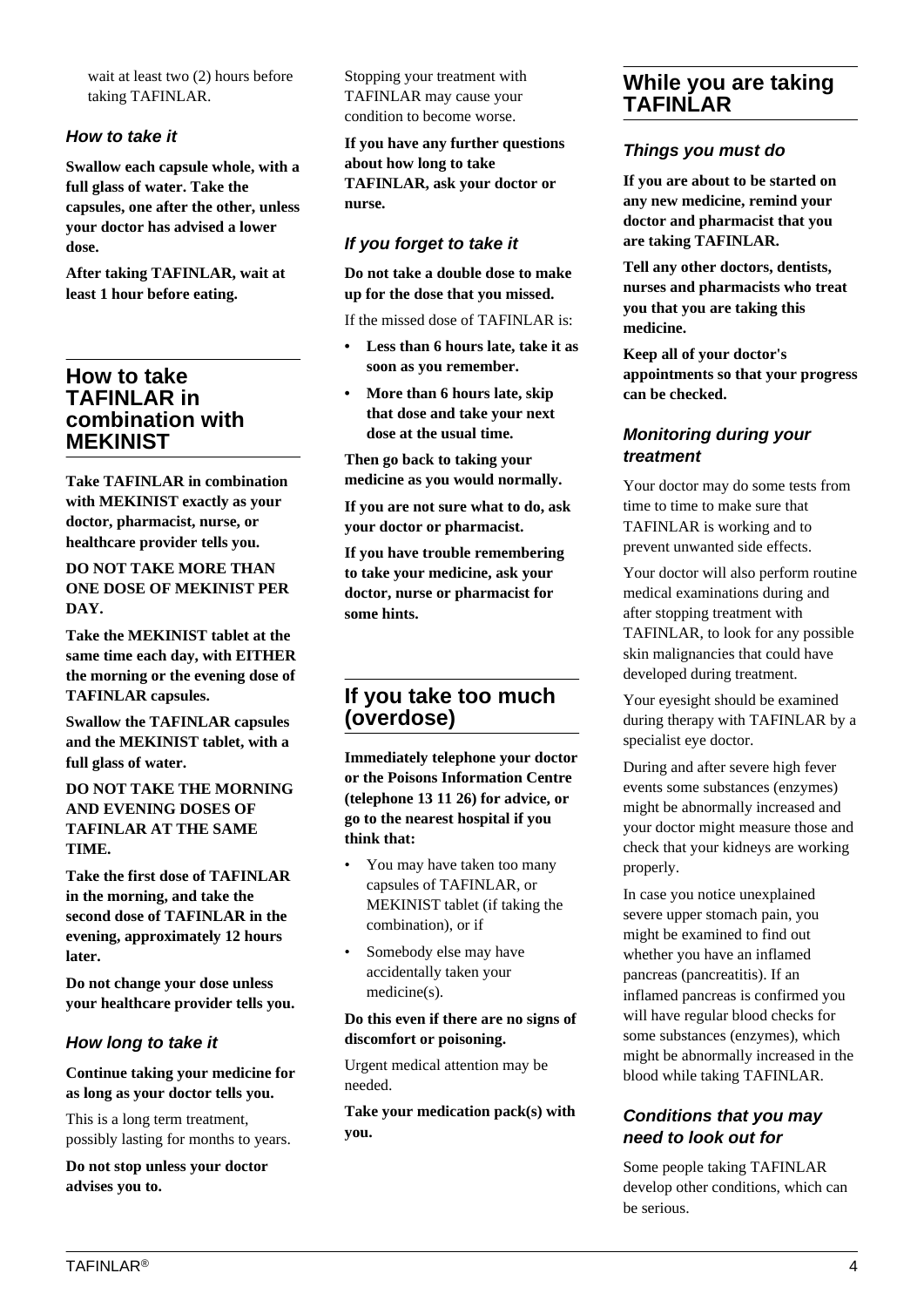If you are elderly, you may experience more severe side effects. In clinical trials, patients older than 65 years had more side effects that resulted in amendments to their dose and had higher frequency of severe side effects. Your doctor is aware of this.

While you are taking TAFINLAR, you need to know about the following important signs and symptoms to look out for.

### **FEVER**

Taking TAFINLAR may cause high fever. High fever can also occur more often when you take TAFINLAR capsules together with MEKINIST tablets.

Signs and symptoms of a fever may include:

- Temperature of 38°C or more
- Severe chills
- Shivering
- Thirst or dehydration
- Feeling dizzy, faint, or as if you're going to be sick.
- Low blood pressure

**Tell your doctor, or nurse immediately if you get a temperature of 38°C or above or if you feel a fever coming on (you have chills, night sweats or flu-like symptoms) while you are taking this medicine.**

They will carry out tests to find out if there are other causes for the fever and treat the problem.

If you are taking TAFINLAR or TAFINLAR and MEKINIST together you may be asked to stop taking it if your temperature is above 38°C, or if you have signs of fever (e.g. chills, night sweats or flu-like symptoms). If your fever is controlled; and only after you have had no symptoms for at least 24 hours, your doctor may recommend that you resume both treatments at a lower dose.

If the fever is very severe or keeps returning, your doctor may recommend that you stop taking both TAFINLAR and MEKINIST permanently.

# **Things you must not do**

#### **Do NOT take TAFINLAR with food. See "Take TAFINLAR on an empty stomach".**

You must take it on an empty stomach.

#### **Do NOT take TAFINLAR to treat any other conditions unless your doctor tells you to.**

This medicine has been prescribed for only you.

**Do NOT take the morning and evening doses of TAFINLAR at the same time.**

TAFINLAR is dosed about every twelve (12) hours.

## **Do NOT give your medicine to anyone else, even if they have the same condition as you.**

It may harm them, even if the signs of illness are the same as yours. This medicine has been prescribed for only you.

**Do NOT stop taking your medicine, or lower the dosage, without first checking with your doctor.**

This may cause your condition to become worse.

# **Things to be careful of**

#### **Be careful when:**

- Driving or operating machinery until you know how TAFINLAR affects you.
- Drinking alcohol while you are taking this medicine.

# **Side effects**

**Tell your doctor or pharmacist as soon as possible if you do not feel well while you are taking TAFINLAR.**

Like all medicines, TAFINLAR can cause side effects but not everybody gets them. Sometimes they are serious, most of the time they are not. You may need medical attention if you get some of the side effects.

### **Do not be alarmed by the following lists of side effects.**

You may not experience any of them.

**Ask your doctor or pharmacist to answer any questions you may have.**

# **Possible serious side effects - when taking TAFINLAR alone**

**STOP taking this medicine and tell your doctor, nurse, or pharmacist IMMEDIATELY if you experience any of the following serious side effects (either for the first time or if they get worse) during treatment with TAFINLAR:**

- Abnormal growth of cancerous cells on the skin (signs of cutaneous squamous cell carcinoma (cuSCC) including SCC of the skin, SCC in situ (Bowen's disease), keratoacanthoma
- Painful red eye (may be a sign of a disease of the eye named uveitis)
- Skin sore or reddish bump that bleeds or does not heal, a change in size or colour of a mole, or a new skin lesion (signs of new primary melanoma)
- Severe upper stomach or strong abdominal pain as this could be a sign of an inflamed pancreas
- Difficulty in breathing or swallowing, dizziness, swelling of the face, lips, tongue or throat, severe itching of the skin, with a red rash or raised bumps (signs of a hypersensitivity reaction)
- Severely decreased urine output (sign of renal failure)
- High or low urine output, drowsiness, confusion, nausea as a sign of an inflamed kidney (tubulointerstitial nephritis)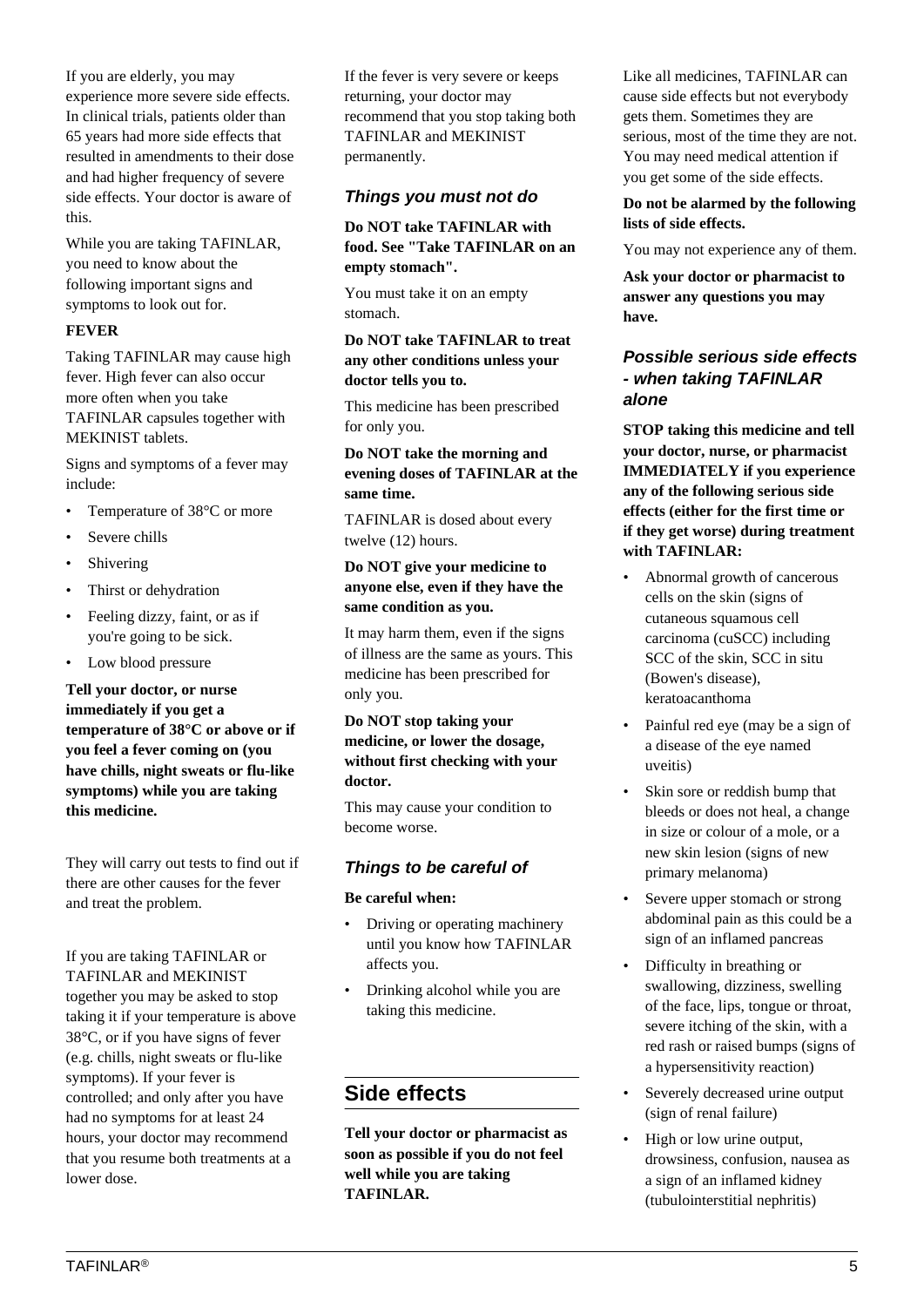# **Very common side effects - TAFINLAR alone**

**Tell your doctor or pharmacist if you notice any of the following (that may affect more than 1 in 10 people):**

- Vomiting
- Unusual hair loss or thinning (alopecia)
- Thickening of the outer layers of the skin (hyperkeratosis)
- Skin effects such as rash, wartlike growths (papilloma)
- Skin effects such as rash, wartlike growths, or redness and/or swelling and possibly peeling of the palms, fingers, soles of the feet, and, occasionally, elsewhere, which may occur with a tingling sensation and burning pain (palmar-plantar erythrodysaesthesia syndrome)
- An irritated area of skin with changed colour, appearance, or texture (rash)
- Feeling like you want to vomit (nausea)
- Lack of energy (fatigue)
- Joint pain (arthralgia)
- Muscle pain (myalgia)
- Pain in the hands or feet (pain in extremity)
- Headache
- Frequent loose or liquid bowel movements (diarrhoea)
- Reduced desire to eat (decreased appetite)
- Cough
- Feelings of coldness (chills)
- An increase in normal body temperature, or fever (pyrexia)
- Feeling weak (asthenia).

# **Common side effects - TAFINLAR alone**

**Tell your doctor or pharmacist if you notice any of the following (that may affect up to 1 in 10 people):**

• Skin effects including:

- "Sun spots" (rough scaly patches of skin that develop on sun-exposed areas of skin) (actinic keratosis)
- Brown or yellowish thickening of the skin, or harmless "wart-like" skin growths (seborrhoeic keratosis)
- Skin tags (soft, skin-coloured growths that hang from the surface of the skin on a thin piece of tissue or "stalk") (achrochordon)
- Dry skin
- Redness of the skin (erythema)
- Itchy skin (an irritating feeling that makes you want to scratch an area of skin)
- Skin lesions (parts of the skin that have an abnormal growth or appearance compared to the skin around it).
- Excessive thirst, high urine output, dark urine, increased appetite with weight loss, dry flushed skin, irritability, as signs of high blood sugar (glucose)
- Tiredness, chills, sore throat, joint or muscles aching (Flu-like illness)
- Infrequent or difficult emptying of the bowels (constipation)
- Sore throat, swelling of the nasal passages, and runny nose (nasopharyngitis)
- Increased sensitivity of the skin to sun (photosensitivity).

## **Common side effects that can show up in test results**

- Some side effects may not give you any symptoms and may only be found when tests are done. These side effects are common:
- Low phosphorus in the blood (hypophosphataemia)
- High sugar/glucose level in the blood (hyperglycaemia).

# **Uncommon side effects - TAFINLAR alone**

**Tell your doctor or pharmacist if you notice any of the following (that may affect less than 1 in 100 people):**

• Tender or painful bumps below the surface of the skin (panniculitis).

# **Additional possible side effects - when taking TAFINLAR together with MEKINIST**

**Refer to the MEKINIST Consumer Medicine Information for possible side effects and important signs and symptoms to look out for, such as heart problems, eye problems, and rash.**

# **Stop taking the combination of TAFINLAR and MEKINIST and tell your doctor immediately if you experience any of the following serious side effects:**

- Fever, chills, sore throat or mouth ulcers due to infections (signs of neutropenia, or low levels of a type of white blood cell that fight off infections)
- Headaches, dizziness, or weakness, coughing up blood or blood clots, vomit that contains blood or vomit that looks like "coffee grounds", bleeding from the nose, or red or black stools (signs of bleeding)
- Generalized swelling (oedema includes generalized and peripheral oedema)
- Fever, sore throat or mouth ulcers due to infections (signs of leukopenia - low levels of a certain type of white blood cell which can place a patient at an increased risk of infection)
- Difficulty breathing, chest pain, trouble breathing, fainting, rapid heart rate, bluish skin discoloration (signs of pulmonary embolism)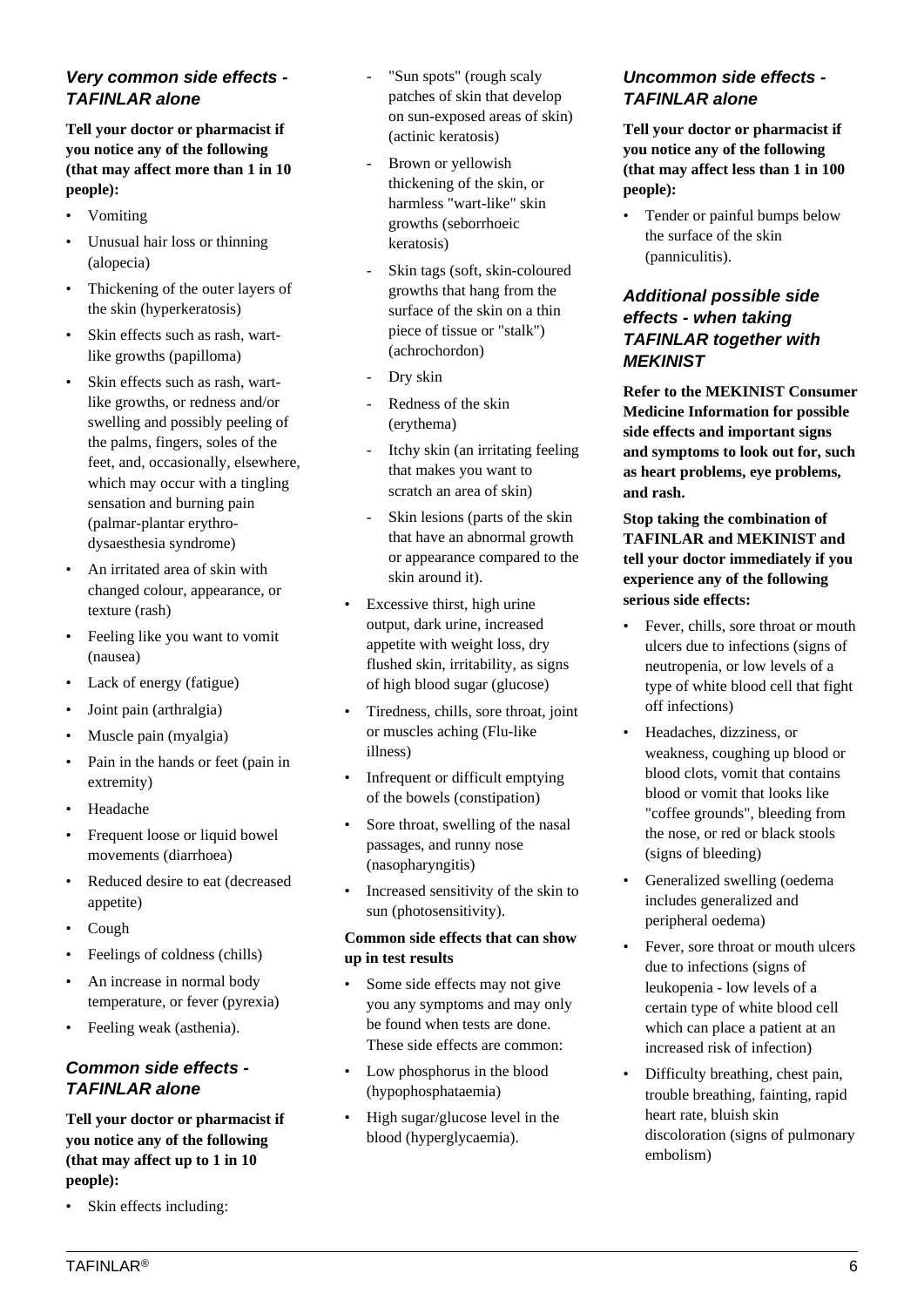- Spontaneous bleeding or bruising (signs of deficiency of platelets in the blood)
- Thirst, low urine output, weight loss, dry flushed skin, irritability (signs of dehydration)
- Loss of vision (sign of visual impairment)
- Sensation of flashing light, loss of vision (signs of retinal detachment impairment)
- Slow heart-beat
- Acute severe upper stomach pain (sign of acute pancreatitis)
- Severely decreased urine output (sign of renal failure)
- High or low urine output, drowsiness, confusion, nausea as a sign of an inflamed kidney (tubulointerstitial nephritis)
- Abnormal breakdown of muscle causing pain, fever, red-brown urine (signs of rhabdomyolysis)
- Swelling in the eye by fluid leakage causing a blurred vision (signs of chorioretinopathy)
- Fatigue, feeling full or bloated, heart palpitations, loss of appetite, nausea, reduced ability to exercise, shortness of breath, swelling as signs of changes how the heart pumps (signs of left ventricular dysfunction)
- Breathlessness, difficulty breathing when lying down, swelling of the feet or legs as signs of heart muscle not pumping blood as well as it should (signs of cardiac failure)
- Cough, difficult or painful breathing, wheezing, pain in chest when breathing, fever (signs of pneumonitis)
- Inflammation of the kidney (nephritis)
- Severe stomach pain, chills, fever, nausea and vomiting as signs of a hole forming all the way through the stomach, large bowel or small intestine (signs of gastrointestinal perforation)
- Cramping diarrhoea with or without blood in stool, abdominal pain as signs of an inflammation of the inner lining of the colon (colitis)
- Serious skin reactions such as rash, red skin, blistering of the lips, eyes or mouth, skin peeling, with or without fever, which may be possible signs of Stevens-Johnson syndrome.
- Serious skin reactions such as widespread rash, fever, and enlarged lymph nodes (which may be signs of drug reaction with eosinophilia and systemic symptoms [DRESS]).
- Chest pain, sudden shortness of breath, trouble breathing, pain in your legs with or without swelling, swelling in your arms and legs, or a cool, pale arm or leg. These may be symptoms of a blood clot.

# **VERY COMMON SIDE EFFECTS (IN COMBINATION WITH MEKINIST)**

**Tell your doctor or pharmacist if you notice any of the following (that may affect more than 1 in 10 people):**

- Sore throat and runny nose (nasopharyngitis)
- Urinary tract infection
- Swelling of the hands or feet
- Stomach ache
- Rash, dry skin, itching, acne-like problems
- Dry skin
- Itchy skin (an irritating feeling that makes you want to scratch an area of skin)
- Thickening of the outer layers of the skin (hyperkeratosis including also actinic keratosis, (thick scaly crusty skin), seborrhoeic keratosis (waxy, "pasted-on-the-skin" skin growths) and keratosis pilaris (rough, slightly red bumps on light skin and brown bumps on darker skin))
- Headache, dizziness (high blood pressure)
- **Dizziness**
- Headache
- Constipation
- Redness of the skin (erythema)
- Muscle spasms
- Dizziness, light headedness (low blood pressure)
- Feeling weak, sick, and tired (asthenia including malaise and fatigue)
- Tiredness, fatigue, pale skin (anaemia)
- Dry mouth
- Tiredness, chills, sore throat, joint or muscles aching (Influenza-like illness)
- Excessive thirst, high urine output, dark urine, increased appetite with weight loss, dry flushed skin, irritability, as signs of high level of sugar (glucose) in the blood (hyperglycaemia).

# **Very common side effects that may show up in your blood tests**

High levels of the following liver function enzymes:

- Alkaline phosphatase (ALP) increased (bone function) and/or
- Alanine aminotransferase (ALT) and/or
- Aspartate aminotransferase (AST) increased.

# **COMMON SIDE EFFECTS (IN COMBINATION WITH MEKINIST)**

**Tell your doctor or pharmacist if you notice any of the following (that may affect up to 1 in 10 people):**

- Inflammation of the skin caused by infection (cellulitis)
- Inflammation of hair follicles in the skin (folliculitis)
- Nail disorders such as nail bed changes, nail pain, infection and swelling of the cuticles
- Skin rash with pus-filled blisters
- Blurred vision, eyesight problems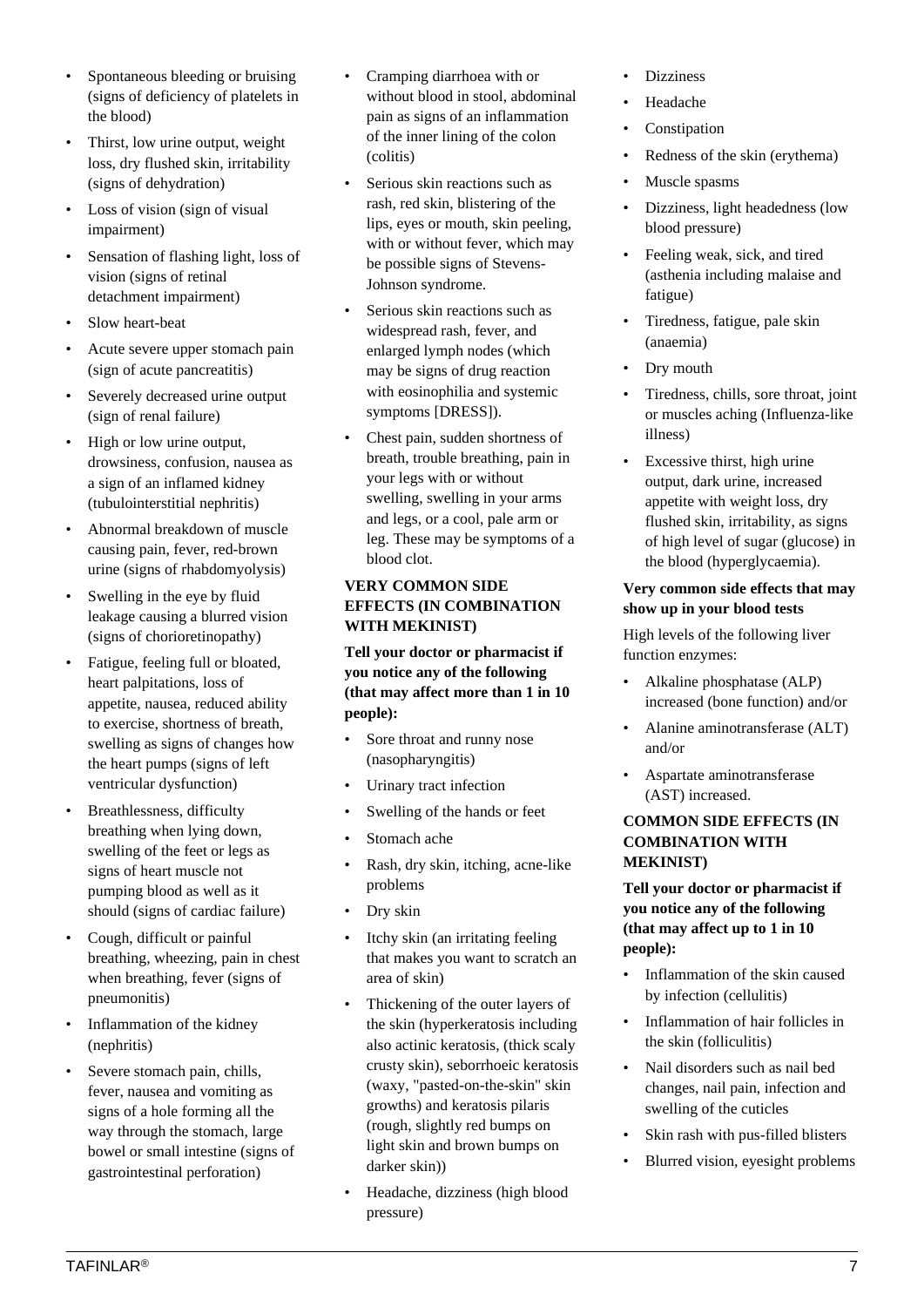- Tiredness, chest discomfort, light headedness pain, palpitations (ejection fraction decreased)
- Hard and painful swelling in the arms, legs, or other part of the body (lymphoedema)
- Shortness of breath, laboured breathing (dyspnoea)
- A sore or inflammation inside of the mouth, including on the inner cheeks, gums, inside of the lips, or on the tongue (stomatitis)
- Night Sweats
- Excessive sweating
- Skin cracks or tears in the skin (skin fissures)
- Tender or painful bumps below the surface of the skin (panniculitis)
- Swelling of face (facial oedema)
- Pain, mouth sores, redness and swelling of airways or food pipe (mucosal inflammation).

#### **Common side effects that may show up in blood test results:**

- Increase in:
	- An enzyme produced by the liver (GGT).
- Abnormal kidney blood test result as a sign of impaired muscle health (blood creatine phosphokinase increased).

#### **UNCOMMON SIDE EFFECTS (IN COMBINATION WITH MEKINIST)**

**Tell your doctor or pharmacist if you notice any of the following (that may affect less than 1 in 100 people):**

- Swelling of the eyelids and swelling around the eye (periorbital oedema)
- Cough, difficulty breathing, painful breathing (interstitial lung disease).
- Inflammatory disease mainly affecting the skin, lungs and eyes (sarcoidosis)

# **Tell your doctor or nurse if you notice anything that is making you feel unwell.**

Other side effects not listed above may also occur in some people.

# **After using TAFINLAR**

# **Storage**

## **Keep TAFINLAR capsules in the bottle until it is time to take them. Do not remove the desiccant.**

If you take the capsules out of the pack/ bottle they may not keep well.

**Keep your capsules in a cool dry place where the temperature stays below 30°C.**

**Do not store TAFINLAR or any other medicine in the bathroom or near a sink. Do not leave it on a window sill or in the car.**

Heat and dampness can destroy some medicines.

#### **Keep it where children cannot reach it.**

A locked cupboard at least one-anda-half metres above the ground is a good place to store medicines.

# **Disposal**

**If the packaging is torn or shows signs of tampering when you receive it, return it to the pharmacist.**

**If your doctor tells you to stop taking this medicine or the expiry date has passed, ask your pharmacist what to do with any medicine that is left over.**

# **Do not throw TAFINLAR in the general household rubbish or flush it down the toilet.**

It may end up in landfill or enter waterways affecting the environment or marine life.

# **Do not keep old medicines because you think you may need them in the future.**

Keeping any unwanted or expired medications runs the risk of unintentional poisonings.

# **Product description**

# **What TAFINLAR looks like**

TAFINLAR capsules are available in plastic bottles containing 120 capsules. The bottle has a child resistant closure.

## **50 mg capsules**

TAFINLAR 50 mg capsules are opaque, hard capsules composed of a dark red body and dark red cap containing a white to slightly coloured solid. The capsule shells are printed with GS TEW and 50 mg.

## **75 mg capsules**

TAFINLAR 75 mg capsules are opaque, hard capsules composed of a dark pink body and dark pink cap containing a white to slightly coloured solid. The capsule shells are printed with GS LHF and 75 mg.

# **Ingredients**

Each capsule contains dabrafenib (as mesilate) as the active ingredient. Each capsule also contains the following excipients

- Cellulose microcrystalline (E460)
- Magnesium stearate (E572)
- Silica colloidal anhydrous
- Iron oxide red (E172)
- Titanium dioxide (E171)
- Hypromellose (E464)
- Iron oxide black (E172)
- **Shellac**
- Butan-1-ol
- Isopropyl alcohol
- Propylene glycol (E1520)
- Ammonium hydroxide (E527)

This medicine does not contain lactose, sucrose, gluten, tartrazine or any other azo dyes.

# **Supplier**

TAFINLAR is supplied by: